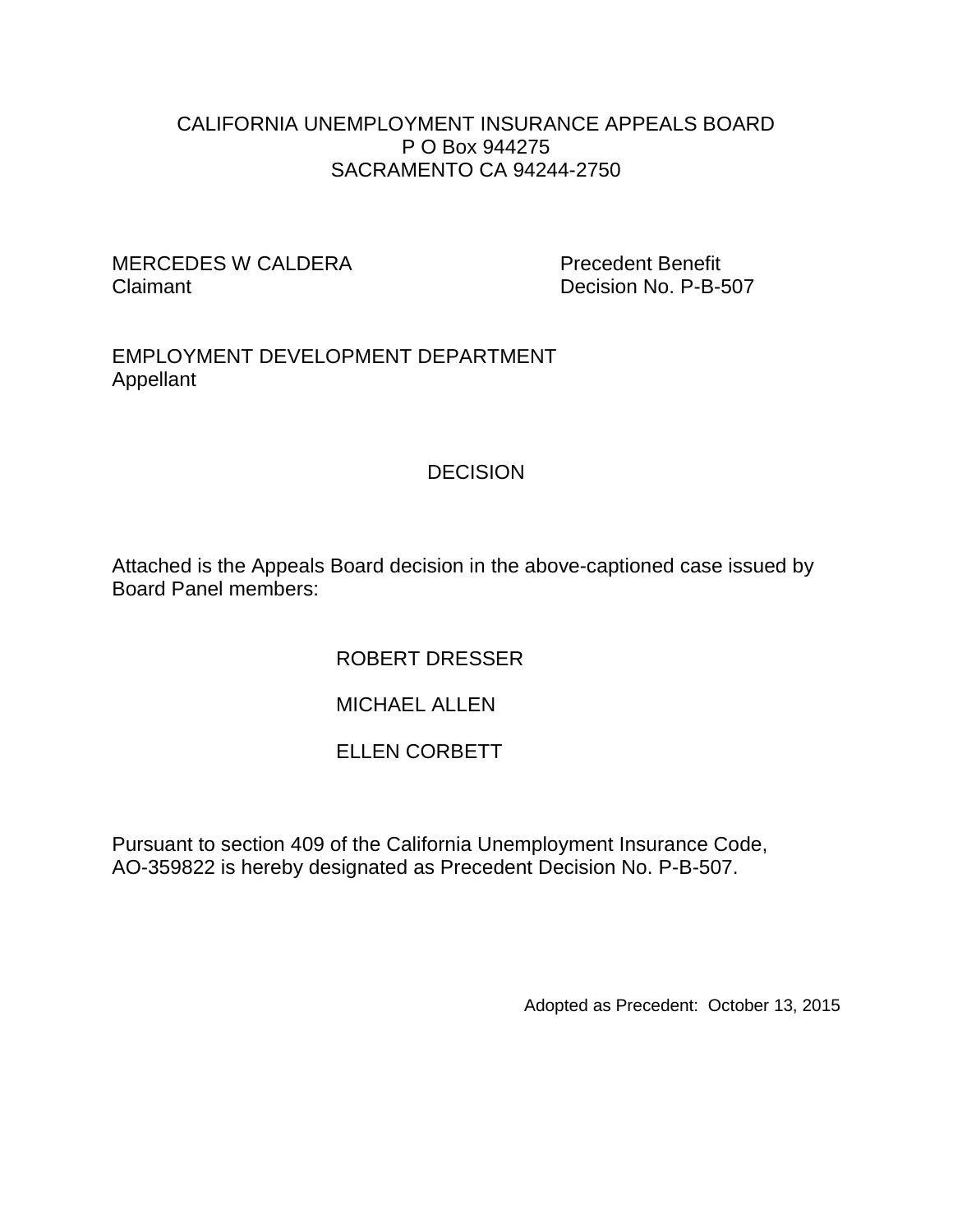The Employment Development Department (EDD) appealed from the decision of an administrative law judge that held the claimant's earnings from services as an In-Home Supportive Services (IHSS) worker caring for her son were wages that supported the claimant's unemployment insurance benefit claim notwithstanding the provisions of section 631 of the Unemployment Insurance Code.

**\_\_\_\_\_\_\_\_\_\_\_\_\_\_\_\_\_\_\_\_\_\_\_\_\_\_\_\_\_\_\_\_\_\_\_\_\_\_\_\_\_\_\_\_\_\_\_\_\_\_\_\_\_\_\_\_\_\_\_\_\_\_\_**

## ISSUE STATEMENT

The issue presented in this case is whether the wages earned by the claimant as an IHSS worker caring for her son can be used to support the claimant's benefit claim.

## FINDINGS OF FACT

The claimant opened an unemployment insurance benefit claim effective April 6, 2014. The base period for that benefit claim consists of the four consecutive calendar quarters ending December 31, 2013. During that base period the claimant earned \$19,000 as an IHSS worker caring for her son. EDD determined that those wages could not be used to support the claimant's benefit claim because they were derived from service performed by the claimant in the employ of her son.

The claimant resides in Imperial County. We take official notice of the fact that Imperial County has established the Imperial County In-Home Supportive Services Public Authority for the purpose of assisting in the delivery of IHSS services.

We also take official notice of the following documents that have been served on the parties:

- 1. December 3, 2014 comment from EDD concerning the possible adoption of the decision issued in Case No. AO-336919 as a precedent decision.
- 2. December 3, 2014 comment from the Department of Social Services concerning the possible adoption of the decision issued in Case No. AO-336919 as a precedent decision.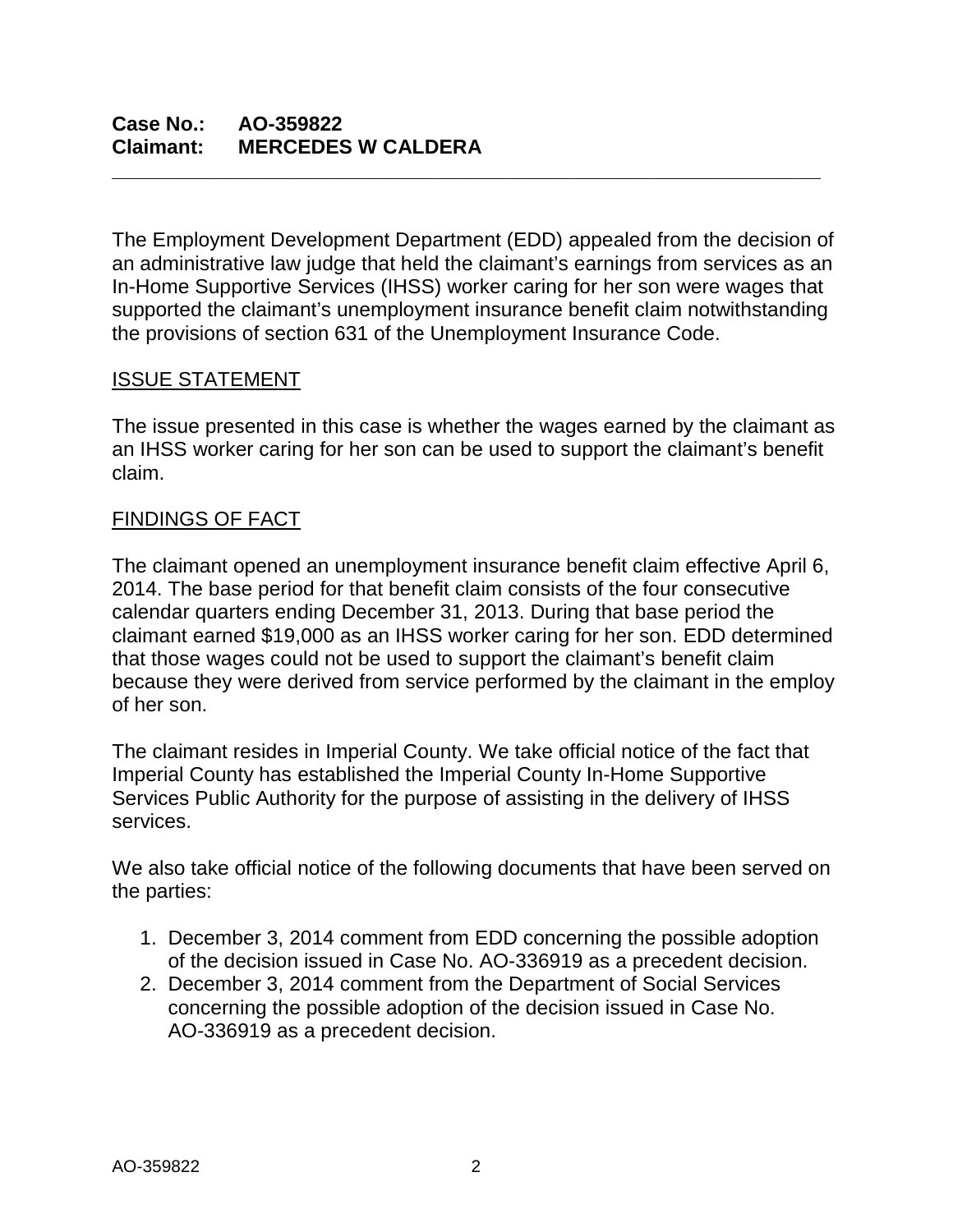Those documents are entered into the record of this case with the following comments that are accepted as written argument and have also been served on the parties:

- 1. March 11, 2015 comment from SEIU-ULTCW.
- 2. March 12, 2015 comment from Legal Services of Northern California.
- 3. March 12, 2015 comment from The Legal Aid Society-Employment Law Center.
- 4. March 12, 2015 comment from Imperial County IHSS Public Authority.
- 5. March 9, 2015 comment from San Francisco IHSS Public Authority.

#### REASONS FOR DECISION

The issue presented by this case is an issue that has concerned the Appeals Board for some time and we acknowledge that, over time, inconsistent decisions have been issued by the Appeals Board on this topic. While we sympathize with the plight of individuals in situations similar to those of this claimant and we have carefully considered the rationale that has been proposed for reaching the result reached by the administrative law judge in this case, we have concluded that the plain language of code section 631 requires a reversal of the administrative law judge's decision.

In defining services that are excluded from the unemployment insurance program, code section 631 (enacted in 1953 and amended in 1971) provides as follows:

"Employment" does not include service performed by a child under the age of 18 years in the employ of his father or mother, or service performed by an individual in the employ of his son, daughter, or spouse, except to the extent that the employer and the employee have, pursuant to Section 702.5, elected to make contributions to the Unemployment Compensation Disability Fund.

A separate provision, code section 683 (enacted in 1978), sets forth a statutory definition of "employer" that applies to caregivers working through the IHSS program. That statute provides as follows:

"Employer" also means any employing unit which employs individuals to perform domestic service comprising in-home supportive services under Article 7 (commencing with Section 12300), Chapter 3, Part 3, Division 9 of the Welfare and Institutions Code and pays wages in cash of one thousand dollars (\$1,000) or more for such service during any calendar quarter in the calendar year or the preceding calendar year, and is one of the following: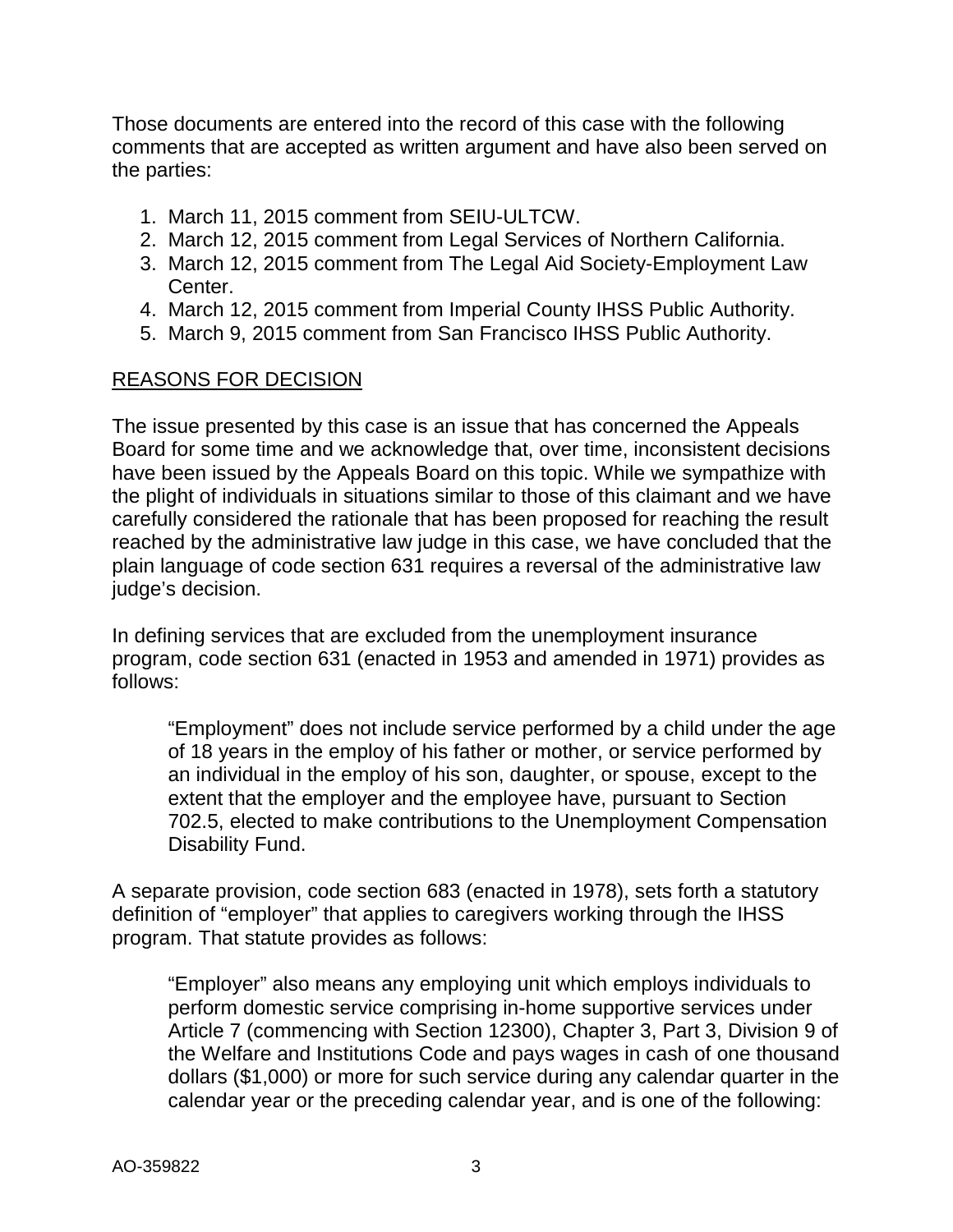- (a) The recipient of such services, if the state or county makes or provides for direct payment to a provider chosen by the recipient or to the recipient of such services for the purchase of services, subject to the provisions of Section 12302.2 of the Welfare and Institutions Code.
- (b) The individual or entity with whom a county contracts to provide inhome supportive services.
- (c) Any county which hires and directs in-home supportive personnel in accordance with established county civil service requirements or merit system requirements for those counties not having civil service systems.

Neither code section 631 nor code section 683 is vague or ambiguous. The pertinent portion of code section 631 in plain language provides that employment "does not include…service by an individual in the employ of [her] son" and the pertinent portion of code section 683 in plain language provides that, for claimants who perform work under the IHSS program, the term "employer" also means the "recipient of such services." Read in conjunction, these two statutes clearly confirm that IHSS caregivers who care for their own children are employed by that care recipient with the consequence that the wages earned in that work cannot be used to support a claim for unemployment insurance benefits. Thus, whether or not some entity other than the claimant's son might possibly represent an additional employer of the claimant does not alter the fact that the claimant's son is still one of her employers. Since the claimant was undeniably working "in the employ" of her son, pursuant to code section 631 the wages that the claimant received for that work cannot be used to support the claimant's unemployment insurance benefit claim. The administrative law judge's decision must therefore be reversed.

Having explained our decision, we feel obliged to address the rationale that has typically been advanced for reaching an opposite result on this topic inasmuch as that theory was apparently utilized to reach the decision issued by the administrative law judge. Our review of this issue has led us to ultimately conclude that such rationale is not viable.

The rationale proposed for effectively cancelling the unequivocal exclusion set forth in code section 631 rests on the theory that the state, the county, or the county's IHSS public authority occupies the role of an additional, "joint employer" of the claimant separate and apart from the claimant's son, daughter or spouse. Under this theory, the wages from the IHSS services provided by the claimant to the claimant's son, daughter, or spouse are no longer excluded from the claimant's unemployment benefit claim because those wages are also derived from this additional employer.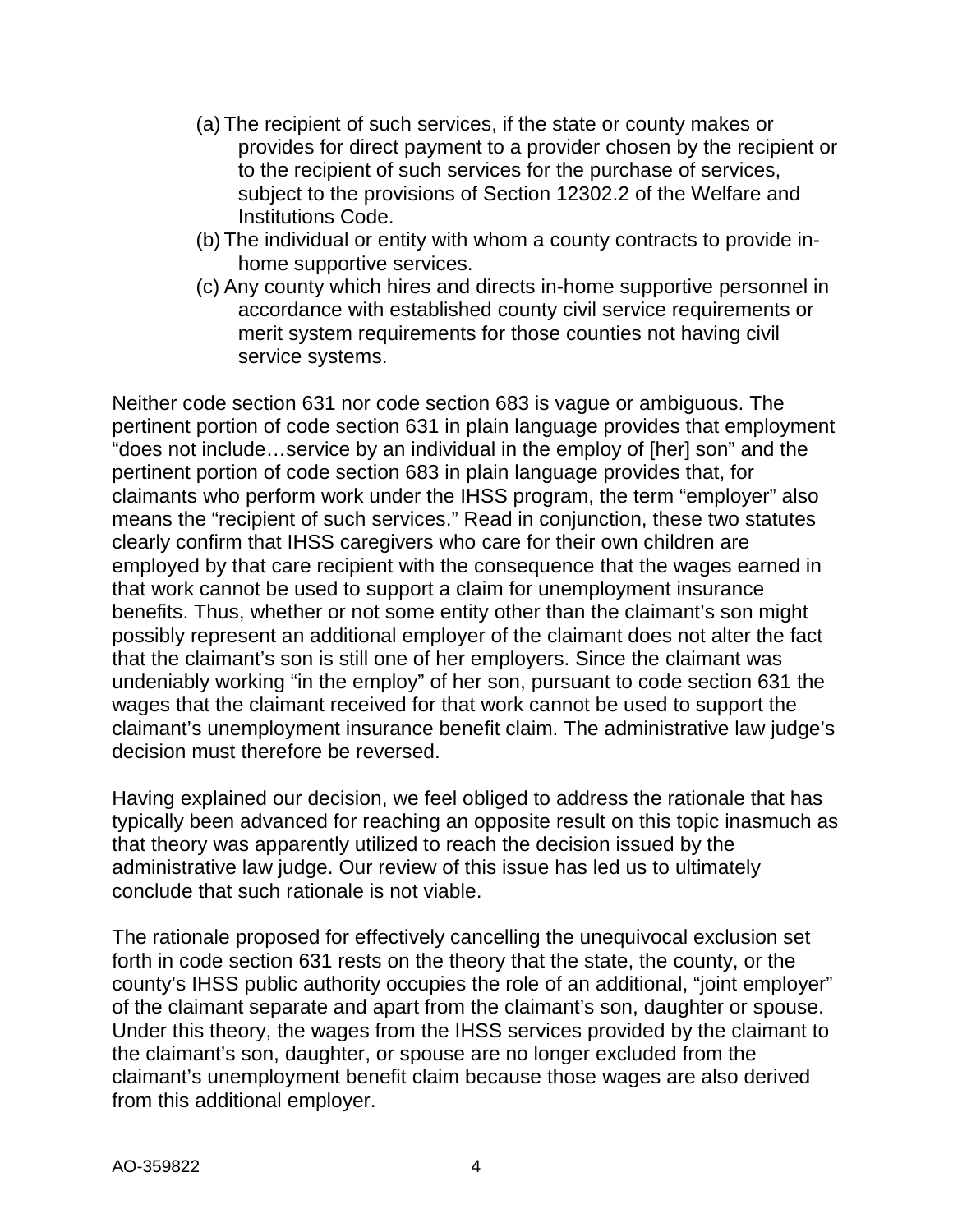As proposed, that rationale often relies, at least in part, upon decisions affirming the joint employment of IHSS workers in other legal venues. It is then asserted that the concept of joint employment of IHSS workers should also be introduced into the unemployment insurance program for the purpose of effectively invalidating code section 631. Such is the instance in the case at hand with the administrative law judge citing the decision in *Guerrero v. Superior Court of Sonoma* (2013) 213 Cal. App. 4<sup>th</sup> 912 as authority for the proposition that the claimant's wages should not be disallowed under code section 631. The decisions issued in *In-home Supportive Services v. Workers' Compensation Appeals Board* (1984) 152 Cal. App.3d 720 ) ("*IHSS* v. *WCAB*"), and *Bonnette v. California Health and Welfare Agency* 704 F.2d 1465 (9<sup>th</sup> Cir. 1983) have also been cited in similar cases as supporting the contention that an IHSS worker claiming unemployment insurance benefits may have joint employers.

We do not think that the decisions in *Guerrero*, *Bonnette* and *IHSS v. WCAB* can be reasonably considered to support that contention. The *Guerrero* and *Bonnette* decisions addressed the question of whether it is possible for an IHSS worker to have joint employers for purposes of the Fair Labor Standards Act (29 U.S.C. section 201 et seq.) and the *IHSS v. WCAB* decision held that an IHSS provider was a dual employee of both the IHSS recipient and the state for purposes of workers' compensation coverage. Each of those decisions concerns a statutory scheme very different from the unemployment insurance statutes and relies upon a definition of "employer" that differs from the definition used in the unemployment insurance law. Moreover, neither of those statutory schemes contains any exclusion similar to that set forth in code section 631. Since those decisions concern entirely different programs and do not address or relate to the unemployment insurance program, we do not find those decisions to be apposite to the issue before us.

Under the "joint employer" rationale, code section 683 essentially carves out an exception to code section 631 by providing authorization for an IHSS public authority to serve as a joint employer of the claimant. Section 12301.6 of the Welfare and Institutions Code authorizes counties to create public authorities, corporate public entities separate from the county, for the purpose of facilitating the delivery of IHSS services. That provision provides a public authority with substantial control over the training, referral, background investigation of qualifications, pay and benefits of an IHSS worker, but also confirms that the recipients of the IHSS services retain the right to hire and discharge the IHSS worker as well as supervise the work performed by that worker.

It has been argued that, in cases such as this, the IHSS public authority is a joint employer of the claimant with the consequence that the wages received from that joint employer can be used to support the claimant's unemployment insurance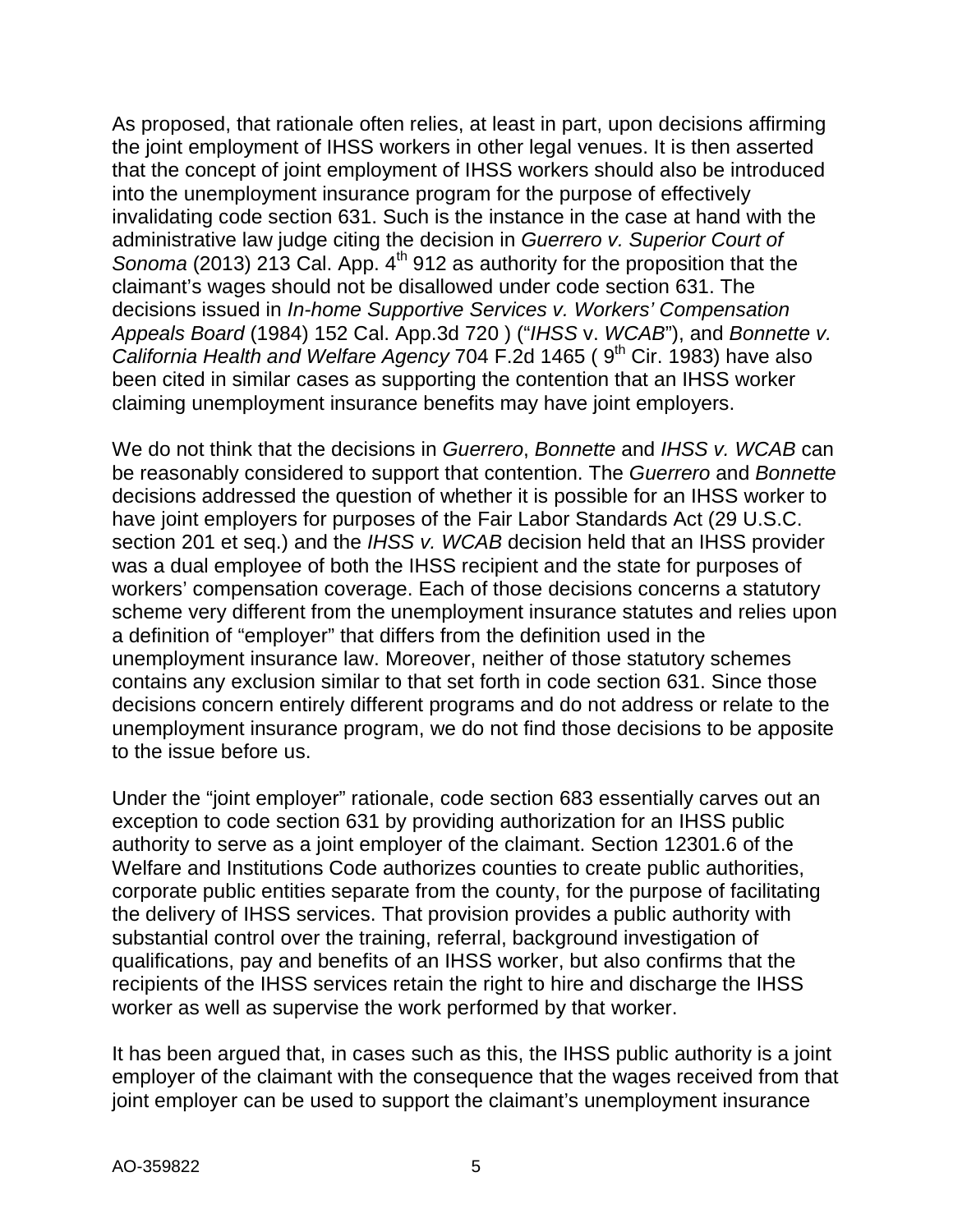benefit claim notwithstanding the fact that those earnings were also derived from work "in the employ" of her son. For the following reasons, we do not find that argument to be persuasive.

First, the plain language of code section 631 is clear and unambiguous in specifically excluding from the definition of "employment" all services performed by a claimant in the employ of his or her son, daughter or spouse. There is thus no justification for interpreting or parsing that statutory language in a fashion that would reach a different result. On the subject of statutory interpretation the California Supreme Court described the role of judicial review as follows:

As in any case involving statutory interpretation, our fundamental task is to determine the Legislature's intent so as to effectuate the law's purpose. Statutory interpretation begins with an analysis of the statutory language. If the statute's text evinces an unmistakable plain meaning, we need go no further. (Olson v. Automobile Club of Southern California (2008) 42 Cal. 4<sup>th</sup> 1142, 1147 [internal quotes and citations omitted].)

Second, code section 683 does not reference code section 631, cannot reasonably be read to invalidate code section 631, and otherwise exhibits no hint of a legislative intent to nullify code section 631 either fully or in part. Indeed, code section 683 can easily be read to harmonize with code section 631 and therefore must be interpreted in that fashion. Section 1858 of the Code of Civil Procedure provides as follows:

In the construction of a statute or instrument, the office of the Judge is simply to ascertain and declare what is in terms or in substance contained therein, not to insert what has been omitted, or to omit what has been inserted; and where there are several provisions or particulars, such a construction is, if possible, to be adopted as will give effect to all.

Code section 683 does not in any way address family-member employment and it therefore cannot be viewed as narrowing the reach of the statute that specifically addresses such employment. Since code sections 631 and 683 can obviously be interpreted in a fashion that will "give effect" to both provisions, those statutes must be interpreted in that manner and not in a way that would have one statute cancel the other.

Third, code section 631 already includes one express exception and under the accepted rules of statutory interpretation another exception therefore cannot be presumed. Code section 631 provides an exception that allows the child or spouse and claimant to opt into the state disability program by electing to make contributions to the Unemployment Compensation Disability Fund. Code section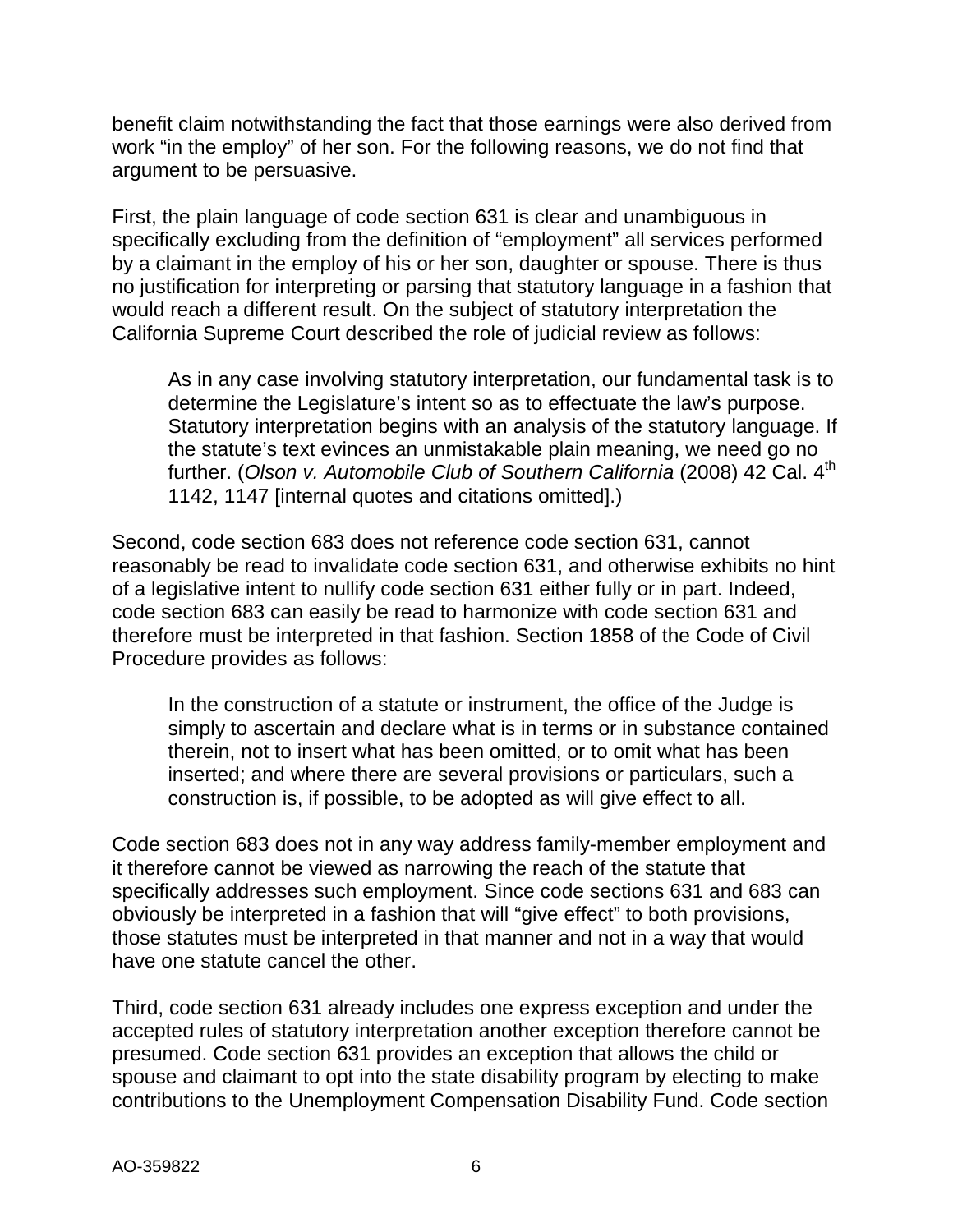631, however, does not include an exception that would allow a claimant's IHSS services for a son, daughter or spouse to be deemed employment for purposes of the unemployment insurance program. Legislative silence on this point must therefore be regarded as intentional omission. "Under the maxim of statutory construction, *expressio unius est exclusio alterius*, if exemptions are specified in a statute, we may not imply additional exemptions unless there is a clear legislative intent to the contrary." (*Sierra Club v. State Bd. of Forestry* (1994)  $7$  Cal.  $4^{\text{th}}$  1215, 1230.)

Fourth, while the courts have not specifically addressed the question of whether an IHSS worker can have more than one employer for purposes of the unemployment insurance law, an opinion of the California Attorney General concluded that there is no joint employment of IHSS workers in the context of the unemployment insurance law. (68 *Ops.Cal. Atty.Gen*. 194 (1985).) That opinion observed that "the concept of dual employments is not to be found in the area of unemployment insurance coverage" and concluded that IHSS workers were "the employees of only the IHSS aid recipient for purpose of unemployment insurance coverage."

Fifth, we also think that there are significant questions as to whether an IHSS public authority truly represents an "entity with whom a county contracts to provide in-home supportive services" within the meaning of code section 683(b). While a public authority is established by a county board of supervisors to provide for the delivery of IHSS services pursuant to a county enabling ordinance and an interagency agreement, it is unclear to us as to whether such a public authority contracts to itself provide IHSS services to recipients. We believe that such questions as to the status and reach of a public authority would have to be more definitively addressed before a public authority could be held to be an employer of an IHSS worker for purposes of code section 683(b).

Sixth, even assuming a public authority was deemed to be an employer under code section 683(b), the joint employer theory would yield inconsistent results. Specifically, only those IHSS providers whose services were rendered for their excluded family members in counties that administer their IHSS program through a public authority would be eligible for benefits, whereas IHSS providers whose services are rendered in counties that administer their program through county departments would be excluded with no rational basis for the distinction or legislative history to support it.

Finally, we note that Precedent Decision P-B-111 has been cited as supporting the supposition that an IHSS worker has joint employers for purposes of code section 631. In P-B-111, however, the claimant did not work for several employers. The claimant in that case worked for only a single employer, a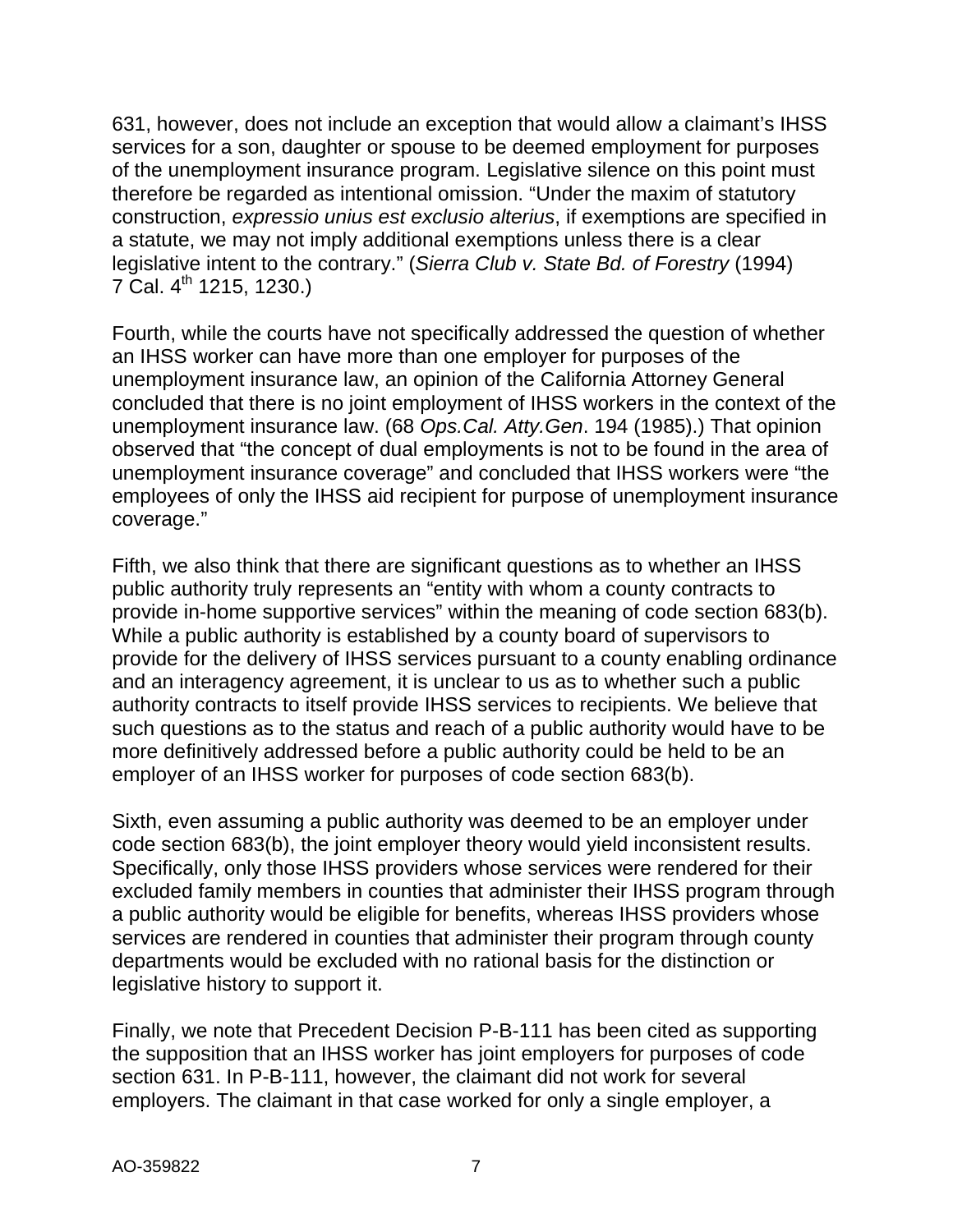partnership between the claimant's father and a corporation owned by an uncle. That decision rested on the following language of section 631-1(e), title 22, California Code of Regulations:

Services performed in the employ of a partnership by a spouse, father, mother, or child under the age of 21 of a partner are excluded when such services would be excluded if performed for each partner individually.

Since one of the partners was a corporation, and not one of the claimant's relatives, the claimant's wages were not excluded under code section 631. Inasmuch as the claimant in Precedent Decision P-B-111 only had one employer and that employer was a partnership specifically covered by a regulation, we do not consider that decision to be applicable to the case before us or supportive of the contention that an IHSS caregiver has joint employers insofar as the unemployment insurance law is concerned. It has not been alleged in this case, nor do the facts support a finding, that a partnership existed between the claimant's son and the public authority. We therefore do not consider Precedent Decision P-B-111 to have a bearing on this matter.

For all the reasons set forth above, we hold that the claimant's wages as an IHSS worker caring for her son cannot be used to support her unemployment insurance benefit claim under code section 631. We recognize that a trend now appears to exist for concluding that IHSS workers have joint employers for the purpose of obtaining benefits or protection under various social welfare programs. We also acknowledge that cogent arguments have been advanced for reaching a similar conclusion with regard to the unemployment insurance program. Given the clear and unambiguous provisions of code section 631, however, we do not believe that acceptance of the joint employer argument would warrant a result different from the one we have reached in this matter.

We recognize that interesting public policy arguments have been made for allowing IHSS workers who care for their children or their spouse to be eligible for unemployment insurance benefits as a result of that work. It has been contended that the workers in this low wage field who are struggling to "put food on the table and keep a roof overhead" would be greatly assisted in those efforts by the receipt of unemployment insurance benefits when they are out of work. As it presently stands, however, the law does not permit that result and the decision as to whether that law should be changed rests with the Legislature and not with this board.